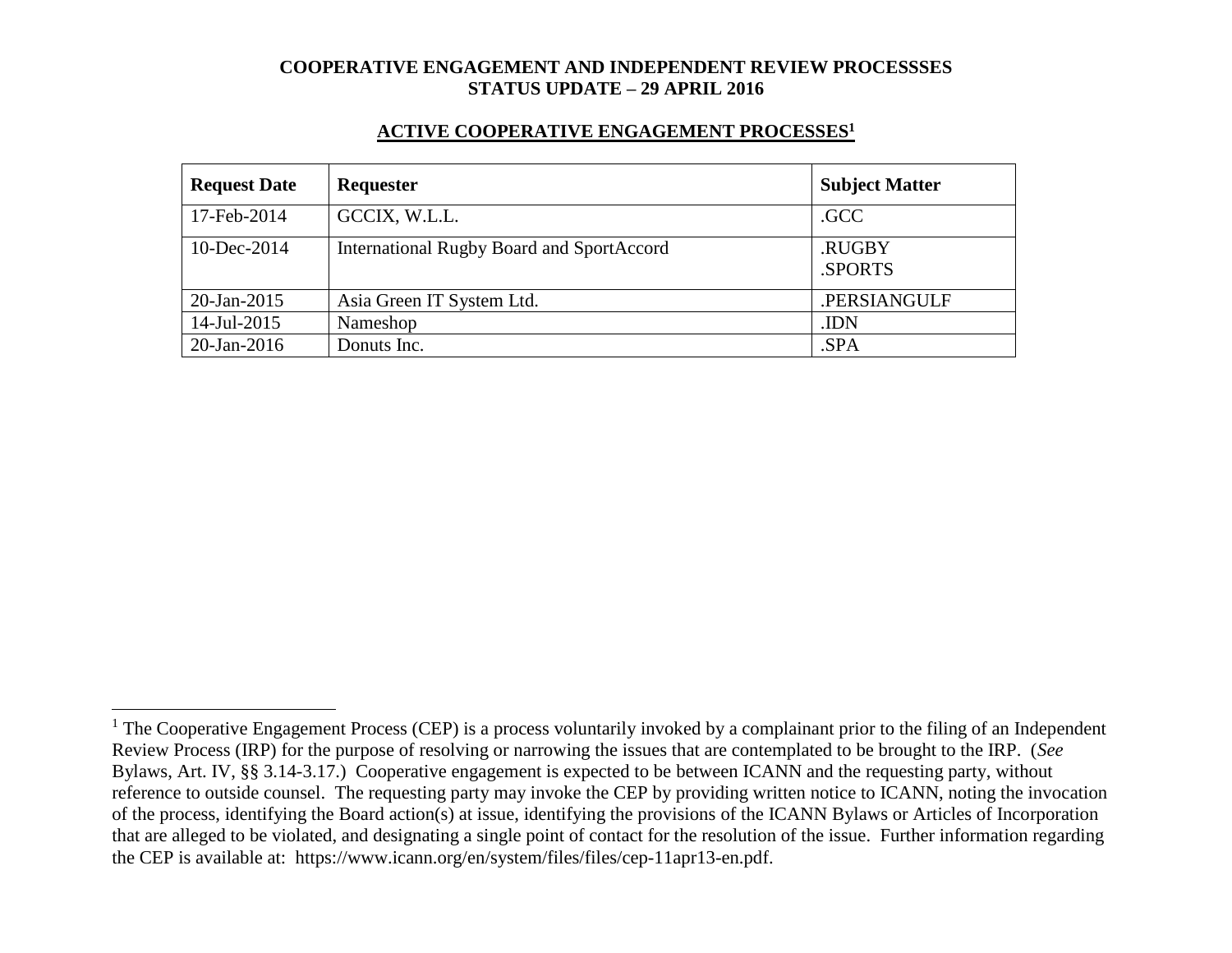# **RECENTLY CLOSED COOPERATIVE ENGAGEMENT PROCESS**

There are no recently closed CEPs.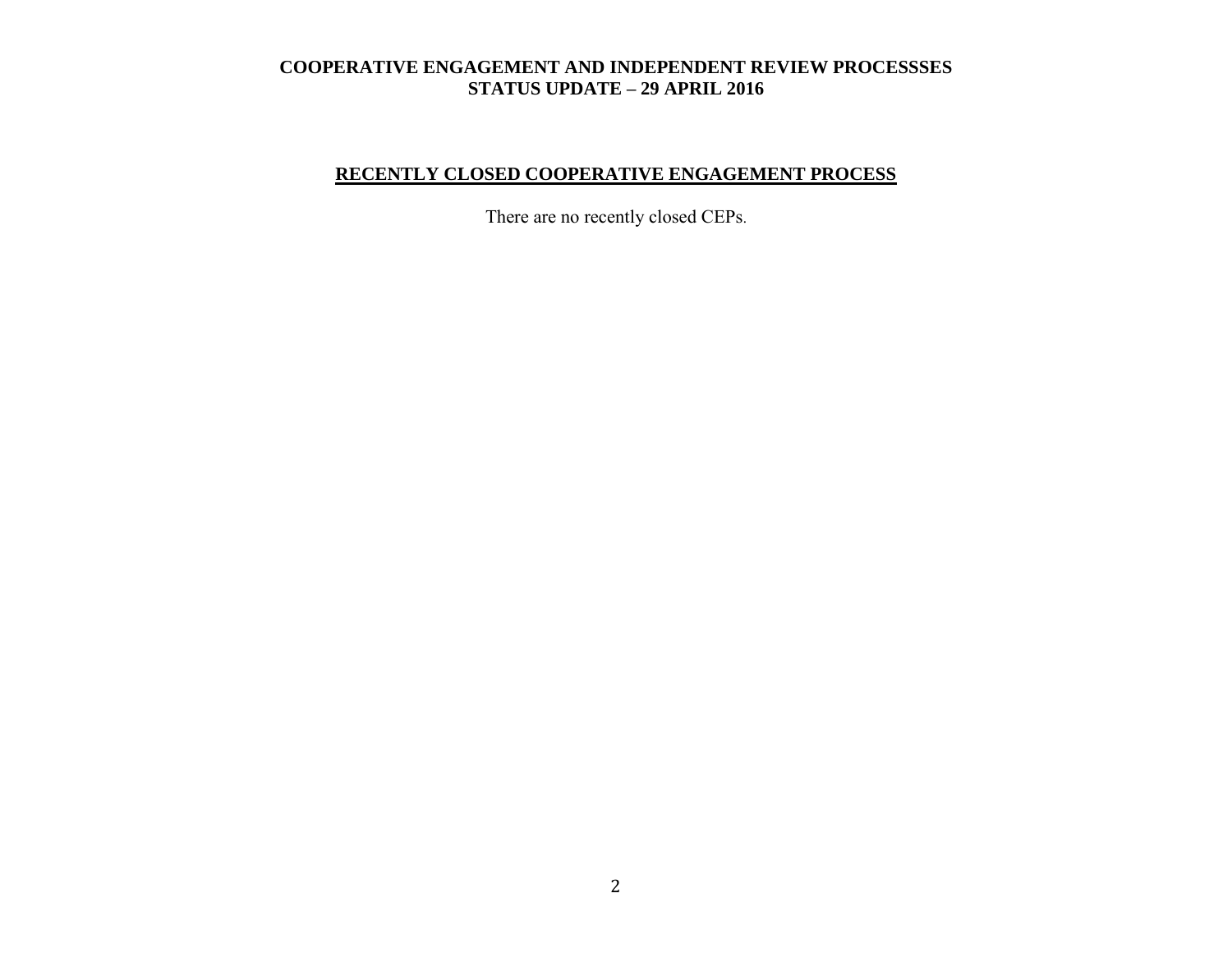#### **ACTIVE INDEPENDENT REVIEW PROCESSES<sup>2</sup>**

| <b>Date</b><br><b>ICANN</b><br><b>Received</b><br><b>Notice of</b><br><b>IRP</b> | Date IRP<br><b>Commenced</b><br>by ICDR | Requester                                                                                                | <b>Subject Matter</b>   | <b>Status</b>                                                                                                                                                                                                                                |
|----------------------------------------------------------------------------------|-----------------------------------------|----------------------------------------------------------------------------------------------------------|-------------------------|----------------------------------------------------------------------------------------------------------------------------------------------------------------------------------------------------------------------------------------------|
| 21-Sept-2014                                                                     | 22-Sept-2014                            | Dot Registry, LLC<br>https://www.icann.org/resources/pa<br>ges/dot-registry-v-icann-2014-09-<br>$25$ -en | .INC<br>.LLC<br>.LLP    | Panel Selection: Full Panel confirmed on 5<br>February 2015.<br>Materials: Written submissions, Declaration(s), and<br>Scheduling Orders are posted here.<br>Hearing(s): Hearing took place on 29 March 2016;<br>awaiting Final Declaration. |
| 8-Oct-2014                                                                       | 13-Oct-2014                             | Donuts Inc.<br>https://www.icann.org/resources/pa<br>ges/donuts-v-icann-2014-10-13-en                    | <b>RUGBY</b><br>.SPORTS | Panel Selection: Full Panel confirmed on 7 April<br>2015.<br>Materials: Written submissions, Declaration(s), and<br>Scheduling Orders are posted here.<br>Hearing(s): Hearing took place on 8 October 2015;<br>awaiting Final Declaration.   |

 $\overline{a}$ 

<sup>&</sup>lt;sup>2</sup> The Independent Review Process (IRP) is a process by which any person materially affected by a decision or action by the Board that he or she asserts is inconsistent with the Articles of Incorporation or Bylaws may submit a request for independent review of that decision or action. (*See* Bylaws, Art. IV, § 3.) In order to be materially affected, the person must suffer injury or harm that is directly and causally connected to the Board's alleged violation of the Bylaws or the Articles of Incorporation, and not as a result of third parties acting in line with the Board's action. Further information regarding the IRP is available at: https://www.icann.org/resources/pages/mechanisms-2014-03-20-en.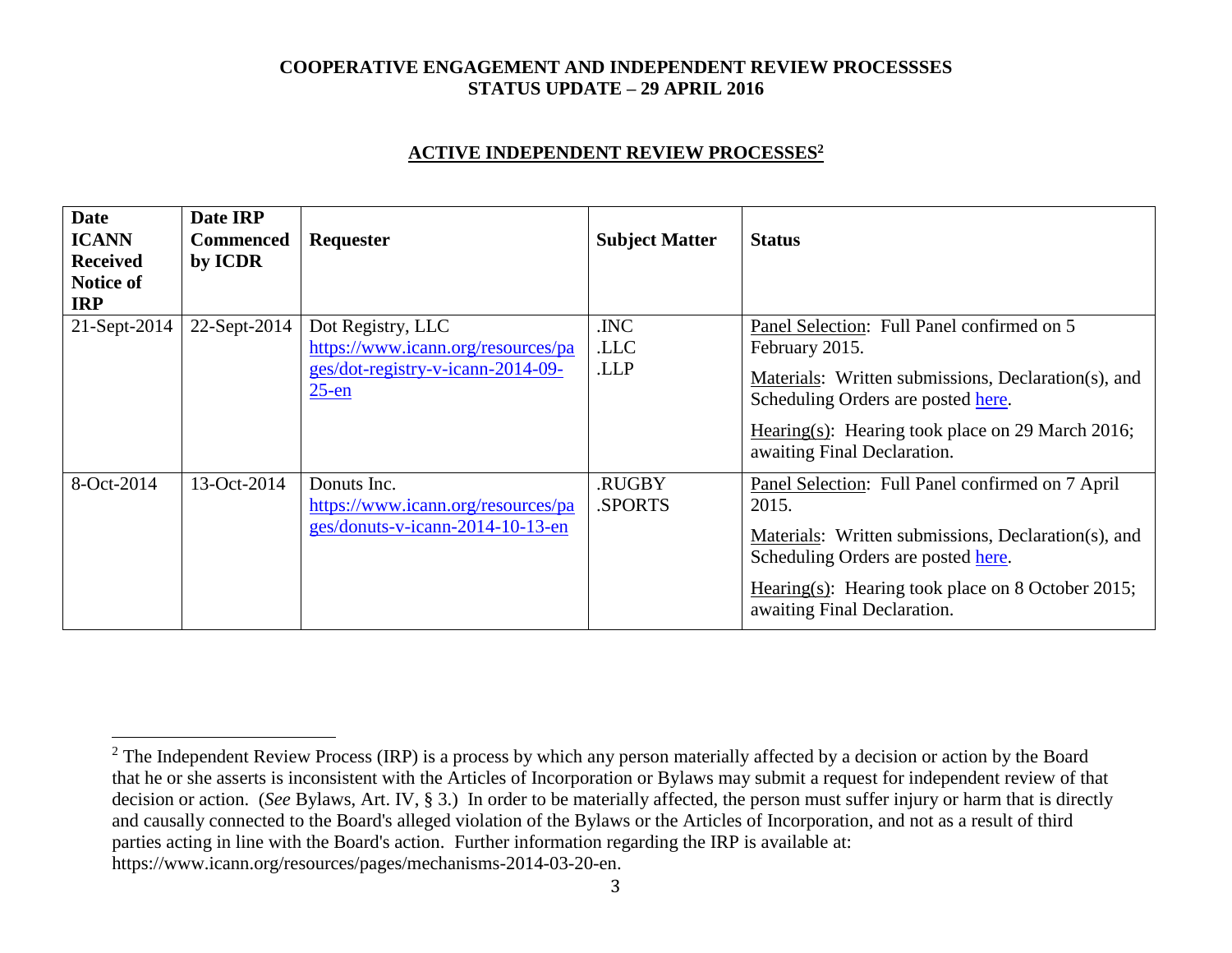| <b>Date</b><br><b>ICANN</b><br><b>Received</b><br><b>Notice of</b><br><b>IRP</b> | Date IRP<br><b>Commenced</b><br>by ICDR | Requester                                                                                              | <b>Subject Matter</b> | <b>Status</b>                                                                                                                                                                                                                                                                          |
|----------------------------------------------------------------------------------|-----------------------------------------|--------------------------------------------------------------------------------------------------------|-----------------------|----------------------------------------------------------------------------------------------------------------------------------------------------------------------------------------------------------------------------------------------------------------------------------------|
| 5-Dec-2014                                                                       | 8-Dec-2014                              | <b>Gulf Cooperation Council</b><br>https://www.icann.org/resources/pa<br>ges/gcc-v-icann-2014-12-06-en | .PERSIANGULF          | Panel Selection: Full panel confirmed on 2<br>December 2015.<br>Materials: Written submissions, Declaration(s), and<br>Scheduling Orders are posted here.<br>Hearing(s): Preliminary Hearing took place on $6$<br>January 2016. A final hearing has been scheduled<br>for 17 May 2016. |
| 19-Mar-2015                                                                      | 24-Mar-2015                             | Dot Sport Limited<br>https://www.icann.org/resources/pa<br>ges/dot-sport-v-icann-2015-03-27-<br>en     | .SPORT                | Panel Selection: Full Panel confirmed on 3<br>September 2015.<br>Materials: Written submissions, Declaration(s),<br>and Scheduling Orders are posted here.<br>Hearing(s): Administrative hearing took place on $28$<br>September 2015. Final hearing scheduled for 3 May<br>2016.      |
| 24-Mar-2015                                                                      | 7-Apr-2015                              | Corn Lake, LLC<br>https://www.icann.org/resources/pa<br>ges/corn-lake-v-icann-2015-04-07-<br>en        | <b>CHARITY</b>        | Panel Selection: Full Panel confirmed on 17<br>September 2015.<br>Materials: Written submissions, Declaration(s),<br>and Scheduling Orders are posted here.<br>$Hearing(s): Final hearing took place on 8 February$<br>2016; Awaiting Final Declaration.                               |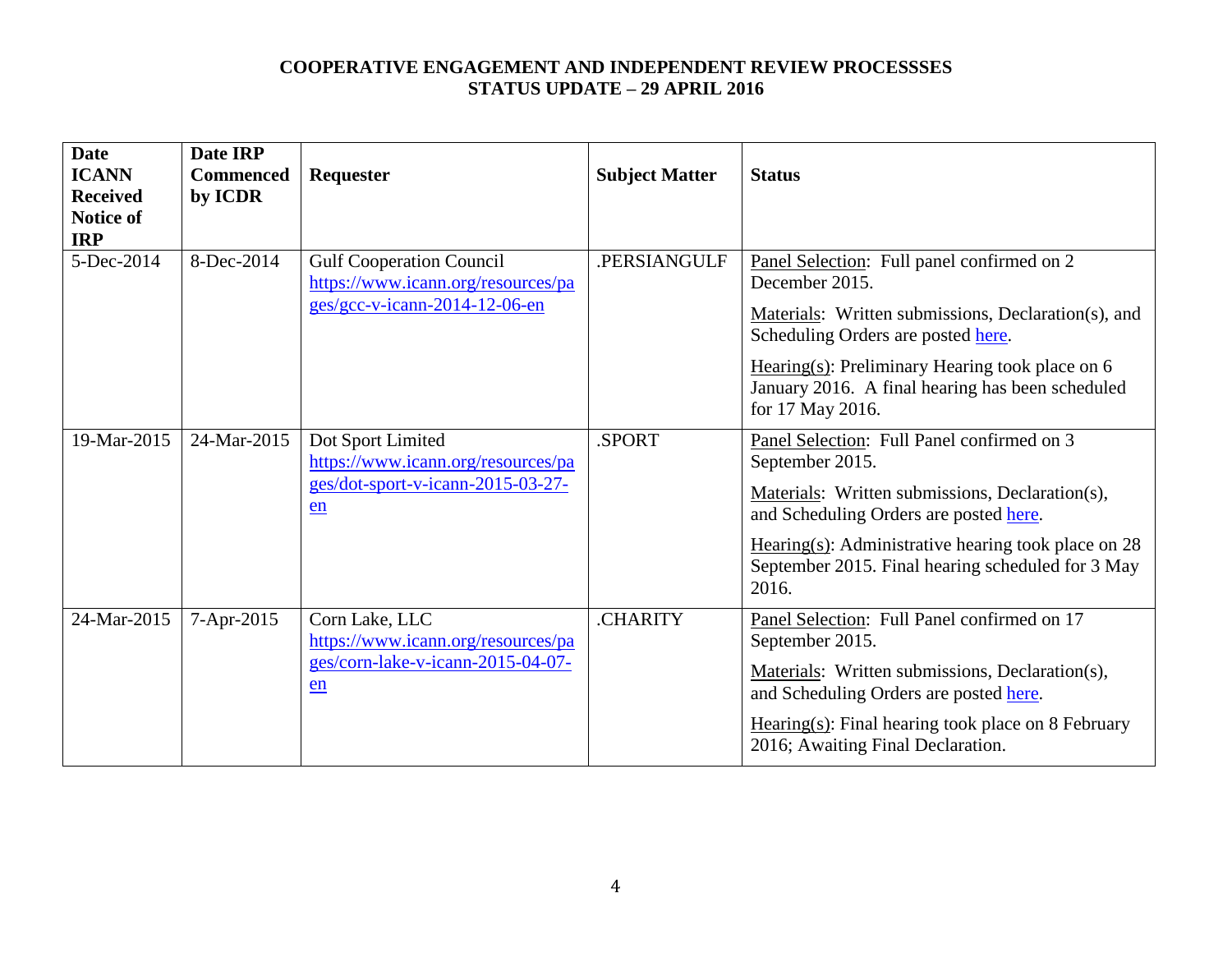| <b>Date</b><br><b>ICANN</b><br><b>Received</b><br><b>Notice of</b><br><b>IRP</b> | Date IRP<br><b>Commenced</b><br>by ICDR | Requester                                                                                                                                        | <b>Subject Matter</b>  | <b>Status</b>                                                                                                                                                                                                                                                                                                        |
|----------------------------------------------------------------------------------|-----------------------------------------|--------------------------------------------------------------------------------------------------------------------------------------------------|------------------------|----------------------------------------------------------------------------------------------------------------------------------------------------------------------------------------------------------------------------------------------------------------------------------------------------------------------|
| 30-Sep-2015                                                                      | 5-Oct-2015                              | Afilias Limited, BRS Media, Inc.,<br>Tin Dale, LLC<br>https://www.icann.org/resources/pa<br>ges/afilias-brs-tin-llc-v-icann-2015-<br>$10-12$ -en | .RADIO                 | Panel Selection: Two panelists have been selected;<br>awaiting for third panelist to be selected.<br>Materials: Written submissions, Declaration(s),<br>and Scheduling Orders are posted here.<br>$Hearing(s): No hearings are currently scheduled.$                                                                 |
| 15-Dec-2015                                                                      | 16-Dec-2015                             | Asia Green IT Systems Bilgisayar<br>San. ve Tic. Ltd. Sti.<br>https://www.icann.org/resources/pa<br>ges/irp-agit-v-icann-2015-12-23-en           | .ISLAM<br><b>HALAL</b> | Panel Selection: Full Panel was confirmed on 23<br><b>March 2016.</b><br>Materials: Written submissions, Declaration(s),<br>and Scheduling Orders are posted here.<br>Hearing $(s)$ : Merits hearing scheduled for 6<br>September 2016.                                                                              |
| 10-Feb-2016                                                                      | 10-Feb-2016                             | Commercial Connect, LLC<br>https://www.icann.org/resources/pa<br>ges/irp-commercial-connect-v-<br>icann-2016-02-16-en                            | .SHOP                  | Panel Selection: Two panelists have been<br>appointed; awaiting one panelist to be appointed.<br>Materials: Written submissions, Declaration(s),<br>and Scheduling Orders are posted here.<br>Hearing(s): An administrative hearing took place<br>on 29 February 2016. No other hearings are<br>currently scheduled. |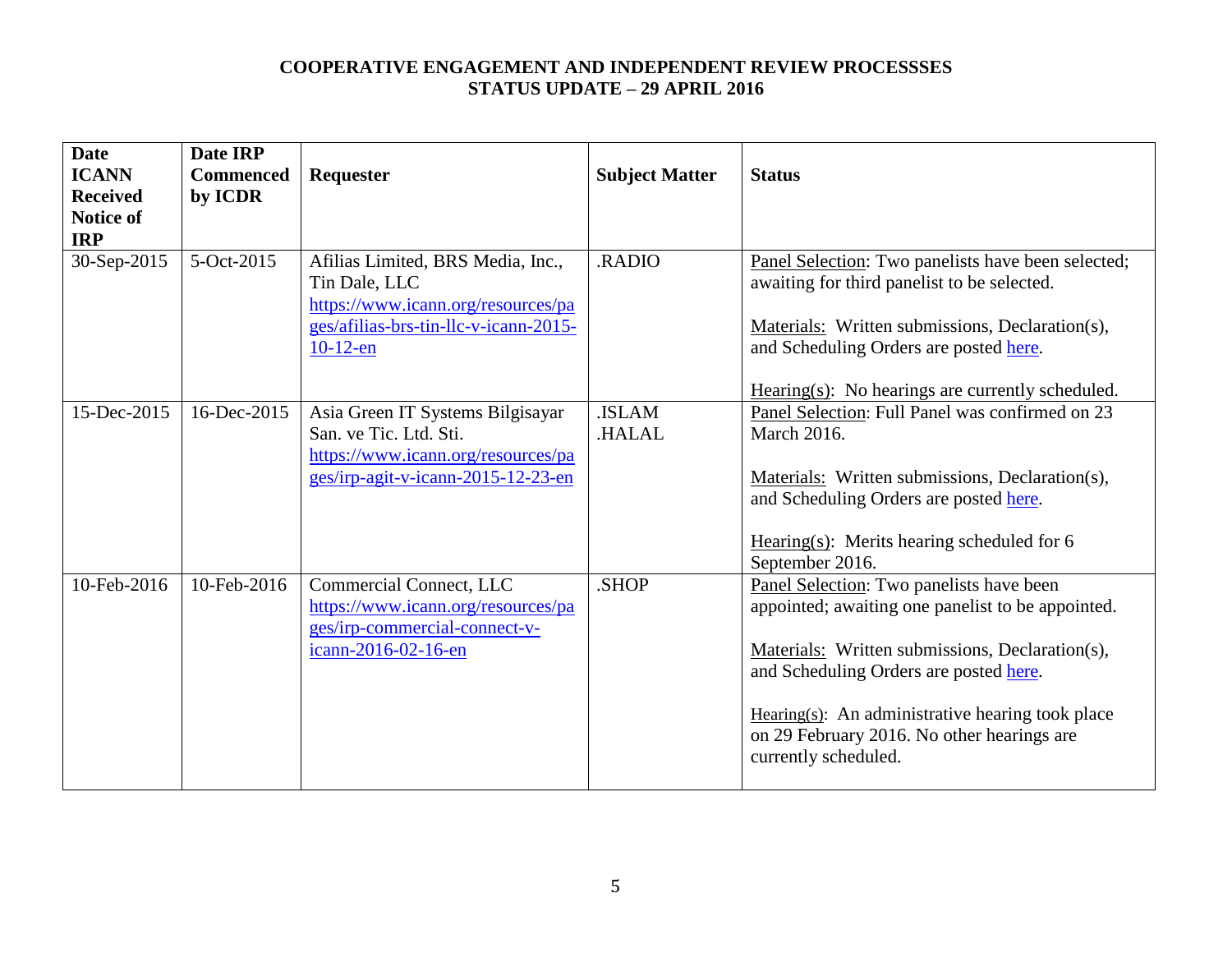| <b>Date</b><br><b>ICANN</b><br><b>Received</b><br><b>Notice of</b><br><b>IRP</b> | Date IRP<br><b>Commenced</b><br>by ICDR | Requester                                                                                   | <b>Subject Matter</b> | <b>Status</b>                                                                                                                                        |
|----------------------------------------------------------------------------------|-----------------------------------------|---------------------------------------------------------------------------------------------|-----------------------|------------------------------------------------------------------------------------------------------------------------------------------------------|
| 1-Mar-2016                                                                       | $2-Mar-2016$                            | Amazon EU S.à.r.l.<br>https://www.icann.org/resources/pa<br>ges/irp-amazon-v-icann-2016-03- | .AMAZON               | Panel Selection: Two panelists have been appointed;<br>awaiting third to be appointed.                                                               |
|                                                                                  |                                         | $04$ -en                                                                                    |                       | Materials: Written submissions, Declaration(s), and<br>Scheduling Orders are posted here.<br>Hearing $(s)$ : An administrative hearing took place on |
|                                                                                  |                                         |                                                                                             |                       | 14 March 2016. No other hearings are currently<br>scheduled.                                                                                         |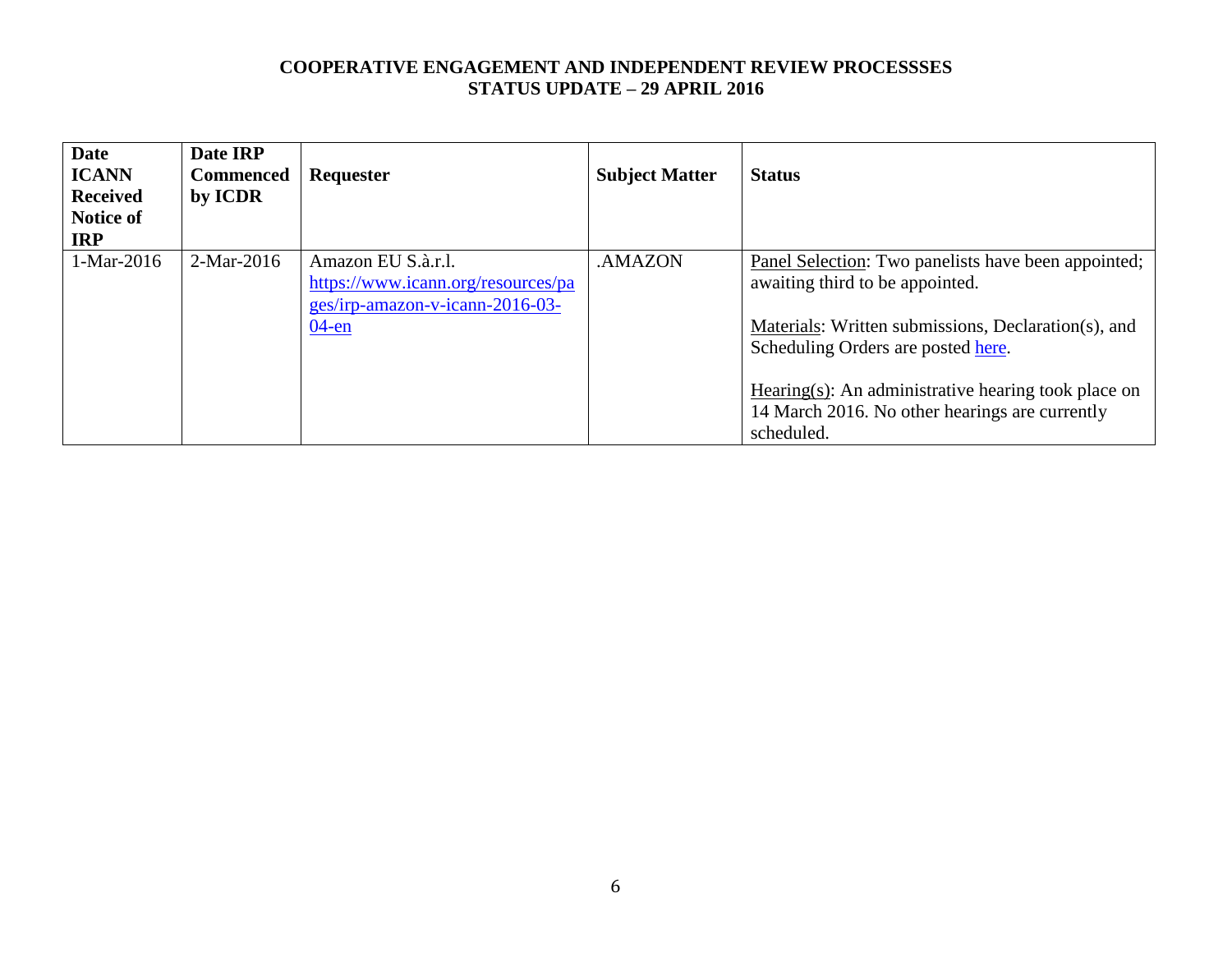| Date ICANN<br><b>Received</b><br><b>Notice of</b><br><b>IRP</b> | Date IRP<br><b>Commenced</b><br>by ICDR | <b>Requester</b>                                                                                                                                                                                                                                                                                                     | <b>Subject</b><br><b>Matter</b>                         | Date IRP<br><b>Closed</b> | Date of Board<br><b>Consideration of IRP</b><br><b>Panel's Final</b><br>Declaration <sup>3</sup>                                            |
|-----------------------------------------------------------------|-----------------------------------------|----------------------------------------------------------------------------------------------------------------------------------------------------------------------------------------------------------------------------------------------------------------------------------------------------------------------|---------------------------------------------------------|---------------------------|---------------------------------------------------------------------------------------------------------------------------------------------|
| 11-Jun-2014                                                     | 13-Jun-2014                             | Vistaprint Limited<br>https://www.icann.org/resources/pag<br>$es/vistaprint-v-icann-2014-06-19-en$                                                                                                                                                                                                                   | .WEBS                                                   | 9-Oct-2015                | 22-Oct-2015 and 3<br>March 2016 (See Board<br>consideration of Final<br>Declaration on 22<br>October 2015 here and<br>on 3 March 2016 here. |
| 17-Jul-2014                                                     | 24-Jul-2014                             | Merck KGaA<br>https://www.icann.org/resources/pag<br>es/merck-v-icann-2014-07-22-en                                                                                                                                                                                                                                  | .MERCK<br>.MERCKMSD                                     | 11-Dec-2015               | 3-Feb-2016 (See Board<br>consideration of Final<br>Declaration here.)                                                                       |
| 10-Mar-2015<br>(.HOTEL)<br>13-Mar-2015<br>(ECO)                 | 12-Mar-2015                             | Despegar Online SRL; Donuts, Inc.<br>Spring McCook, LLC; Famous Four<br>Media Limited-dot Hotel Limited;<br>Fegistry, LLC; and Radix FZC<br>(.HOTEL) and Little Birch, LLC and<br>Minds + Machines Group Limited<br>(ECO)<br>https://www.icann.org/resources/pag<br>es/various-v-icann-eco-hotel-2015-<br>$09-02-en$ | .HOTEL,<br>.ECO<br>[consolidated]<br>on 12 May<br>2015] | 12-Feb-2016               | 10-Mar-2016 (See<br>Board consideration of<br>Final Declaration here.)                                                                      |
| 22-Jan-2016                                                     | 27-Jan-2016                             | Commercial Connect, LLC<br>https://www.icann.org/resources/pag<br>es/irp-commercial-connect-v-icann-<br>2016-01-28-en                                                                                                                                                                                                | .SHOP                                                   | 2-Feb-2016                | N/A                                                                                                                                         |

## **RECENTLY CLOSED INDEPENDENT REVIEW PROCESSES**

 $\overline{a}$ 

<sup>3</sup> Pursuant to Article IV, Section 3.21 of the ICANN Bylaws, "[w]here feasible, the Board shall consider the IRP Panel declaration at the Board's next meeting. The declarations of the IRP Panel, and the Board's subsequent action on those declarations, are final and have precedential value." (https://www.icann.org/resources/pages/governance/bylaws-en#IV)